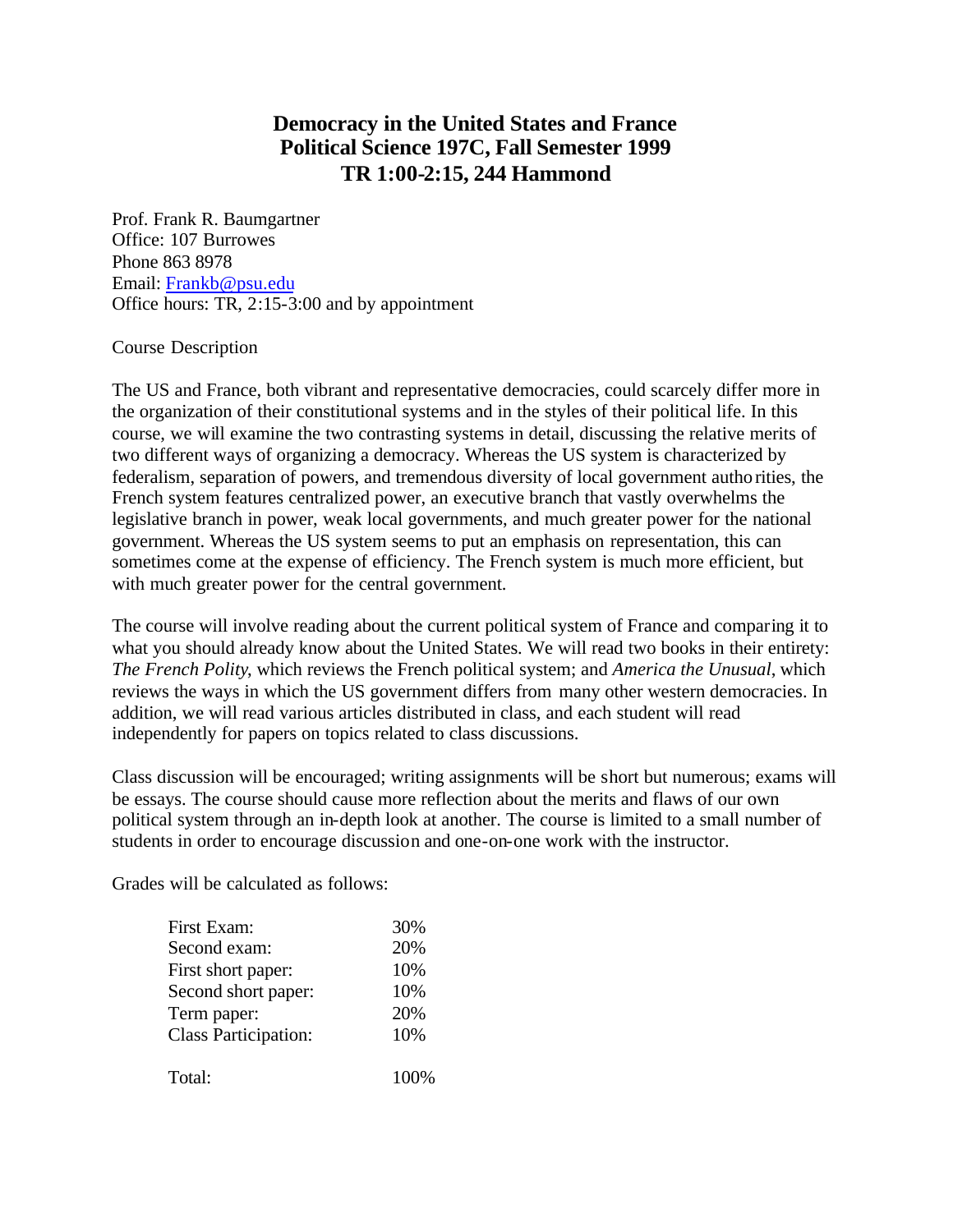You will write two short papers (5 pages each), and one longer paper (10-12 pages, double spaced). The short papers are due after sections in the syllabus covering French social, cultural, and historical factors, first, and second, the French governmental structure. You can write on any topic that interests you within those categories, with my approval. The short papers should focus on providing a clear description of how the French system operates and then on evaluating its merits and faults. Choose a narrow topic (for example, why the French have both a President and a Prime Minister, why they have a national police force rather than local ones like we do, why their Parliament is weaker than our Congress, why they have so many political parties) and focus solely on exploring the reasons, implications, and merits of it. These papers should not require much outside reading. However, you should start thinking about them early, and you should discuss your proposed topic with me.

You will also write a longer paper, due on the last day of class. In this paper, you should be explicitly comparative. That is, you should discuss both the French and American ways of handling the topic. For this paper, you should work in the library, through the internet, and using a variety of sources. Standard bibliographical references should be used, and your paper should not only describe the differences between the two countries in detail, but it should also explain the reasons for these differences and evaluate the impact of them.

The syllabus included here provides for some leeway in what we will discuss during the last week of class. Depending on student interests, class discussions, and available materials, we will discuss a select number of topics of French politics in some detail. Materials will be handed out or made available to you ahead of time, and we will discuss those in class. Think about topics that you might want to discuss: race relations, immigration, the educational system, religion and politics, labor unions, why they don't have a Bill of Rights, or other topics. These are also topics you might write your term papers on. Of course, we'll keep the readings light in that last period since your term papers are due on the last day of class.

There will be two exams in class, as noted in the daily schedule below. These will include identifications/short answers and some essays. There will be choices available, and ample opportunity to explain what you know. The first exam will cover the first book, on the French system, and the second exam will focus on the concept of American exceptionalism, with reference to the second book assigned. Bring a blank blue-book to class those days.

Papers are due on the days indicated in the syllabus. Late papers will be reduced by 10 points (one letter grade) for each work day (NOT class day) they are late, beginning at the minute class ends. So a paper due on Tuesday handed in on a Thursday will be reduced by 20 points. My advice: hand in your papers early and often. You can drop them by my office—have a secretary note the time.

Books for purchase at the University Book Store:

- ?? Safran, William. 1998. *The French Polity*, 5th ed. New York: Longman
- ?? Kingdon, John W. 1999. *America the Unusual*. New York: St. Martin's/Worth Publishers.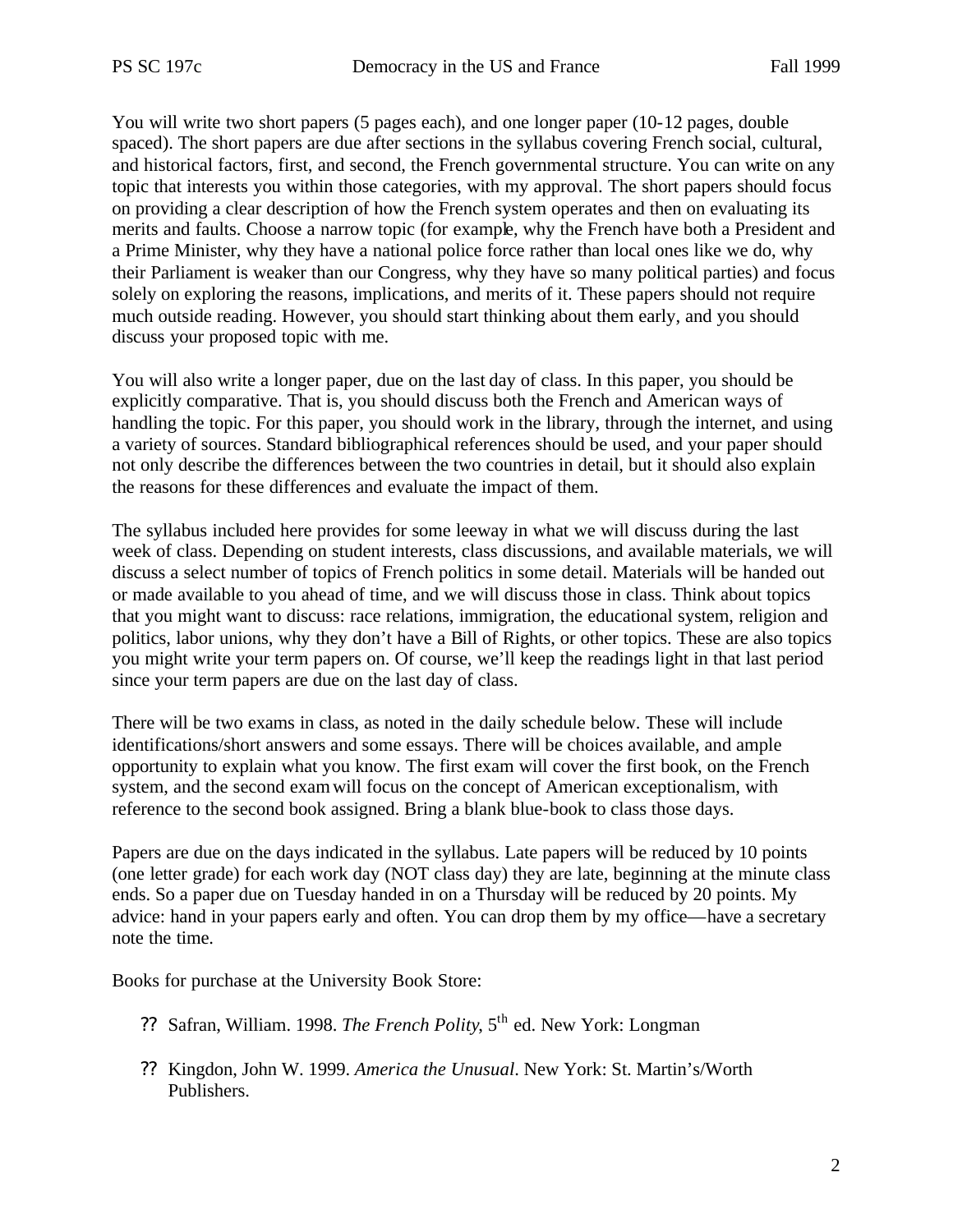Academic honesty: As you know, plagiarism is a serious problem. Sometimes it stems from a lack of understanding of the concept. Here's how I understand it. The author of a book or article is the owner of the ideas expressed there. You're free to use those ideas, but you have an obligation to make clear that you are using the ideas first expressed by someone else. That's simple: quotation marks indicate that it is a verbatim passage taken from the other author (generally anything over 3 words or so, but in some cases as little as one word); citations for more general ideas not explicitly quoted, but on which you relied, should come at the end of the sentence or paragraph where they were used. The form of the citation is not so important, so long as it is complete. That means you may use footnotes or the more common bibliographic style of (Jones 1984, 45) referring to a book published by Jones in 1984, page 45. Of course, if you do this you must also provide a list of references, and include Jones 1984 in that list.

In addition to the idea of plagiarizing an author, academic honesty also involves the simple ideas that the work you turn in for a class assignment must be your own, based on your own research and thinking, not that of someone else. My advice: cite your sources, and don't ask your roommate to write the paper for you. (Note also that it is not kosher to hand in the same paper for more than one course, or even to revise the paper you wrote in one course slightly so it fits the requirements for another.) Assignments must be done by you, for the course you are getting credit for. Feel free to come to me with questions, or to bring them up in class. As you begin your college career, it's a good idea to discuss this with faculty.

Here's the official line, from the *Student Guide to University Policies and Rules* (p. 44): "Academic dishonesty includes, but is not limited to, cheating, plagiarizing, fabricating of information or citations, facilitating acts of academic dishonesty by others, having unauthorized possession of examinations, submitting work of another person or work previously used without informing the instructor, or tampering with the academic work of other students." Penalties for academic dishonesty begin with the receipt of an F on the assignment in question.

The University does not discriminate against people with disabilities. If you have a disability that could affect your performance in class, see me about it early in the semester and we will ensure that reasonable accommodations are made, in accordance with the ADA.

Finally, after all that: Students in large universities often are unable or are hesitant to visit with their professors, either after class or even in office hours. This will be a small class, and I encourage you to visit with me after class to talk about this class or whatever else you like. Please also feel free to email.

## **Detailed schedule of topics, assignments, and readings:**

August 24: Introduction

August 26: Historical and Constitutional Background of France ?? Safran, Ch. 1

August 31: The Economic and Social Context of French Politics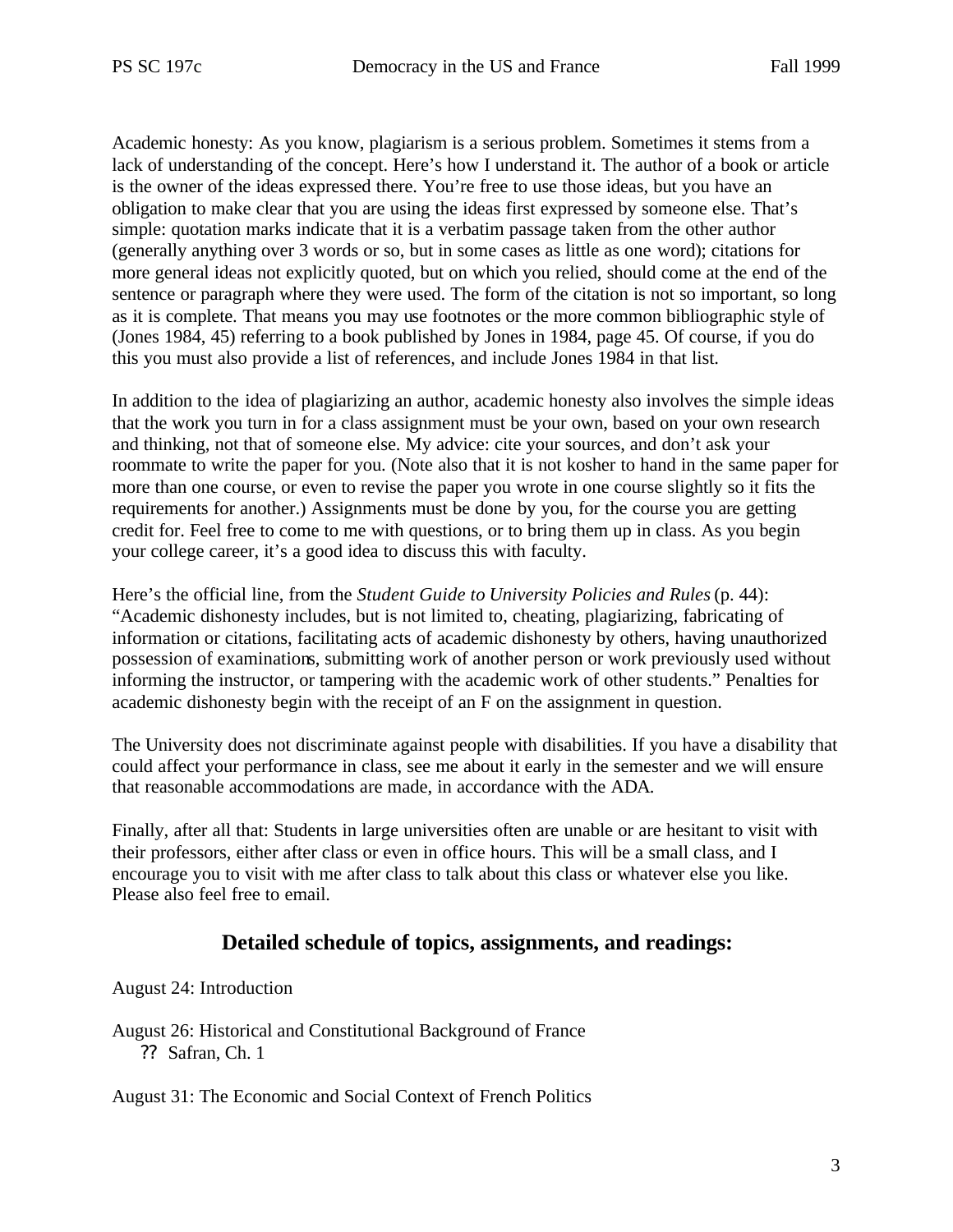?? Safran, Ch. 2

September 2: No class (American Political Science Association meetings)

- September 7: Political Culture and Background ?? Safran, Ch. 3.
- September 9: Political Parties of the Left ?? Safran, pp. 73-87
- September 14: Political Parties of the Right, Center, and the Greens ?? Safran, pp. 87-102
- September 16: Elections, Results, and the Roles of Political Parties ?? Safran, pp. 102-129
- September 21: The French Electoral System(s) and its (their) Impact ?? Safran, pp. 129-138
- September 23: Interest Groups and Labor Unions in France
	- ?? Safran, Ch. 5
	- ?? **First short paper due (5 pages, double-spaced)**
- September 28: Constitutional Systems
	- ?? Safran, Appendix (The French Constitution of 1958)
	- ?? US Constitution and Bill of Rights: see http://www.house.gov/Constitution/Constitution.html and http://www.house.gov/Constitution/Amend.html
	- ?? Be prepared to discuss one aspect of how the structures differ

## September 30: The French Presidency

?? Safran, pp. 177-190

October 5: no class

- October 7: The Prime Minister ?? Safran, pp. 190-205
- October 12: No class (Fall Break)
- October 14: Legislative Executive Branch Relations in France ?? Safran, pp. 205-214
- October 19: The Organization and Weakness of the French Parliament ?? Safran, pp. 221-257